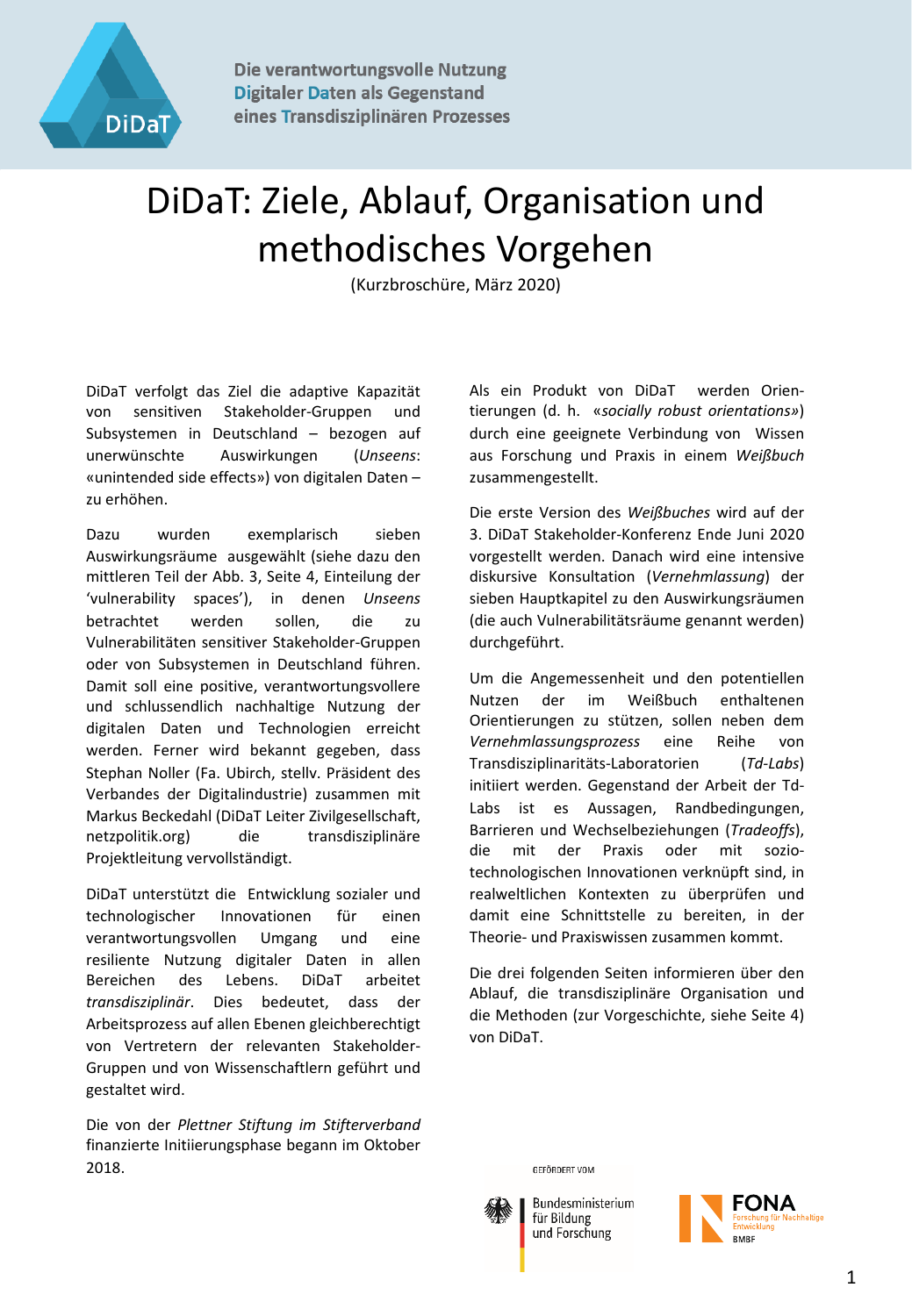DiDaT: Products and results of the fully-fledged transdisciplinary project DiDaT: Products and results of the fully-fledged transdisciplinary project

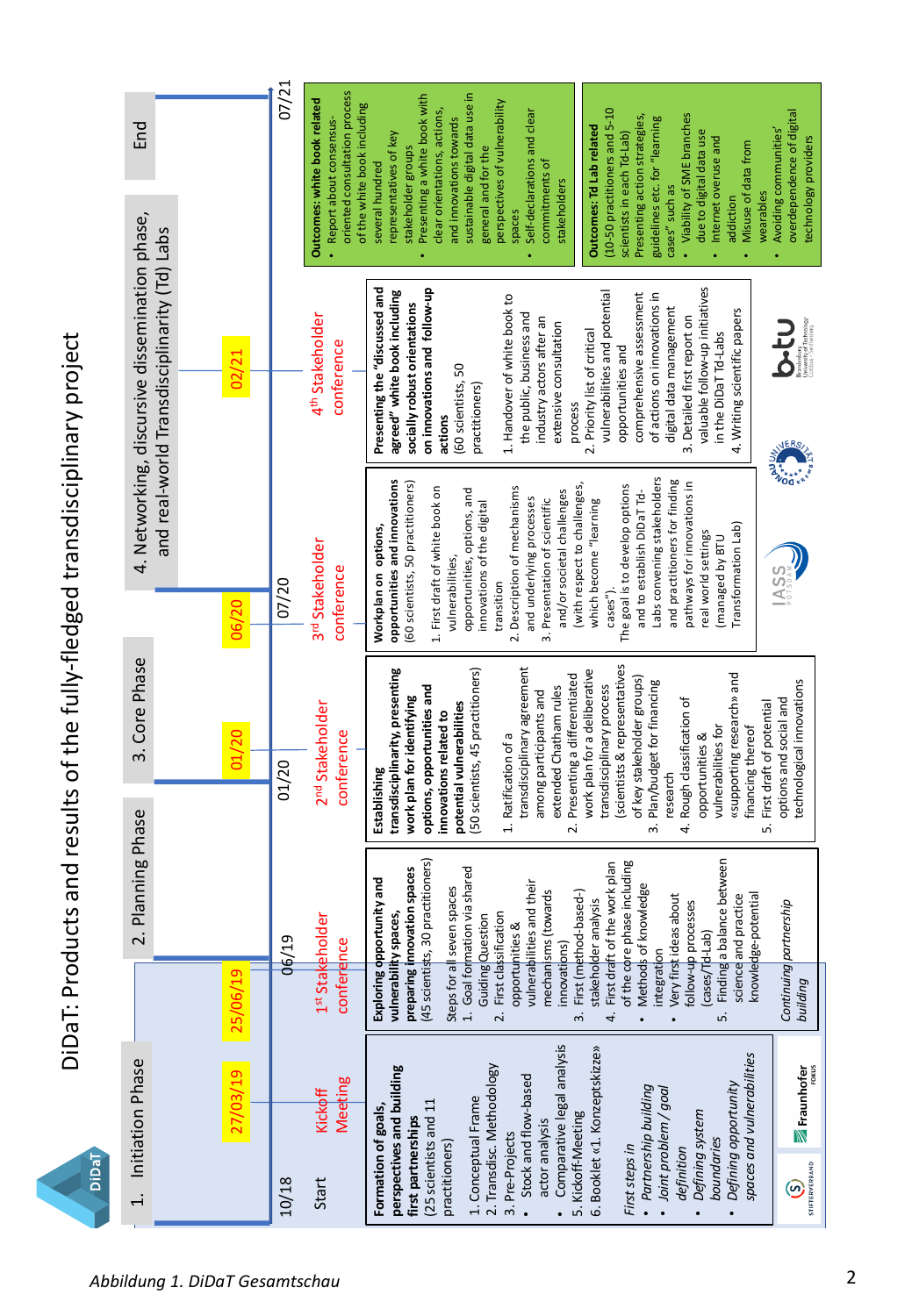

## **DiDaT: Organizational Chart\* (March 19, 2020)**

| <b>Science</b>                                                                                                                     |                                                    |                                                                                                      | <b>Practice</b>                                                                                 |  |
|------------------------------------------------------------------------------------------------------------------------------------|----------------------------------------------------|------------------------------------------------------------------------------------------------------|-------------------------------------------------------------------------------------------------|--|
| <b>Transdisciplinary Project Leaders</b>                                                                                           |                                                    |                                                                                                      |                                                                                                 |  |
| Ortwin Renn (IASS), Roland W. Scholz (IASS, Donau Uni Krems / DUK), Markus Beckedahl (Netzpolitik),                                |                                                    |                                                                                                      |                                                                                                 |  |
| Stephan Noller (ubirch, Bundesverband Digitale Wirtschaft)                                                                         |                                                    |                                                                                                      |                                                                                                 |  |
| <b>Steering Board</b>                                                                                                              |                                                    |                                                                                                      |                                                                                                 |  |
| Speakers: C. Eckert (LMU, Fraunhofer AISEC), M. Mißler-Behr                                                                        |                                                    | Speakers: H.-J. Sippel (Stiftung Mitarbeit), T. Thiele                                               |                                                                                                 |  |
| (BTU). Members: D. Helbing (ETH Zürich), G. Gigerenzer (MPI für                                                                    |                                                    | (Deutsche Bahn). Members: T. Clausen (Edelmann Media),                                               |                                                                                                 |  |
| Bildungsforschung, Berlin), M. Latzer (Uni Zürich), R. Neuburger<br>(Münchner Kreis), P. Parycek (Fraunhofer Fokus, DUK, Deutscher |                                                    | H. Gleiss (Nettz), S. Ober (NABU), C. Ulmer (Telekom), M.<br>Scheier (DGB), S. Lehmann-Brauns (ZVEI) |                                                                                                 |  |
| Digitalrat), C. Woopen/M. Friele (Uni Düsseldorf, Deutscher                                                                        |                                                    | The German Federal Commissioner for Data Protection                                                  |                                                                                                 |  |
| Ethikrat)                                                                                                                          |                                                    | (BfDI) assists in an advisory function S. Hermerschmidt, A.                                          |                                                                                                 |  |
|                                                                                                                                    |                                                    | Zeeb-Schwanhäuser                                                                                    |                                                                                                 |  |
| <b>Project Team</b>                                                                                                                |                                                    |                                                                                                      |                                                                                                 |  |
| Project Management: D. Marx (BTU), V. van Zyl-Bulitta (IASS), L. Kätker (BTU), M. Mönch (BTU). Senior legal expert: G. Lentner     |                                                    |                                                                                                      |                                                                                                 |  |
| (DUK). Td-Method Lab: C. Hartmann (BTU), H.P. Takam (BTU)                                                                          |                                                    |                                                                                                      |                                                                                                 |  |
|                                                                                                                                    | <b>Vulnerability Spaces</b>                        |                                                                                                      |                                                                                                 |  |
|                                                                                                                                    | <b>Impact-oriented Vulnerability Spaces</b>        |                                                                                                      |                                                                                                 |  |
| <b>Science</b>                                                                                                                     | <b>Topics/Facilitators</b>                         |                                                                                                      | <b>Practice</b>                                                                                 |  |
|                                                                                                                                    | Mobility (01)                                      |                                                                                                      |                                                                                                 |  |
| W. Canzler (WZB), J. Maesse (Uni Giessen), W.                                                                                      | K. M. Hofmann (Network                             |                                                                                                      | D. Baidinger (Deutsch Bahn), E. Fischer (VDV),                                                  |  |
| Palmetshofer (Open Knowledge Foundation),<br>U. Reisach (HS Neu-Ulm), L. Schebek (TU                                               | Institute)                                         |                                                                                                      | K. Teille (VW AutoUni), J. Tiffe (Form:f), T.                                                   |  |
| Darmstadt), W. Serbser (DGH Hochschule),                                                                                           |                                                    |                                                                                                      | Waschke (Denkbank), C. Wust (Ford Europe)                                                       |  |
|                                                                                                                                    | Health (02)                                        |                                                                                                      |                                                                                                 |  |
| G. Antes (Uni Freiburg), G. Glaeske (Uni                                                                                           | H. Köckler (HSG Gesundheit                         |                                                                                                      | M. Danner (BAG), A. Eichhorn (humatrix), S.                                                     |  |
| Bremen), F. Tretter (LMU), M. Friele (UK Köln),                                                                                    | Bochum), L.A. Rosenberger                          |                                                                                                      | Sauerland (IQWiG), S. Völker (KV W-L), M.                                                       |  |
| N.N, N.N.                                                                                                                          | (Uni Wien)                                         |                                                                                                      | Weller (Spitzenverband der Krankenkassen)                                                       |  |
|                                                                                                                                    | SME (03)                                           |                                                                                                      |                                                                                                 |  |
| G. Müller-Christ (Uni Bremen), A. Reichel<br>(Zukunftsinstitut Karlsruhe). G. Steiner (DUK),                                       | R. Czichos (DUK, CTN)                              |                                                                                                      | W. Hofmann (TMG), G. Knienieder (EMUGE),<br>L. Probst (IHK Cottbus), K. Weßner (puls-           |  |
| F. Goll (FZI Karlsruhe), N.N., N.N.                                                                                                |                                                    |                                                                                                      | marktforschung), T. Schauf (VDI, Telekom) H.                                                    |  |
|                                                                                                                                    |                                                    |                                                                                                      | Haimo (ZVEI), O. Suchy (DG-BVV)                                                                 |  |
| <b>Agriculture (04)</b>                                                                                                            |                                                    |                                                                                                      |                                                                                                 |  |
| G. Berger (ZALF) R. Brunsch (Leibniz ATB),                                                                                         | J. Zscheischler (Leibniz ZALF)                     |                                                                                                      | H. Buitkamp (VDMA Landtechnik), H.-W.                                                           |  |
| J. Dörr (Fraunhofer IESE), C. Reichel (Leibniz                                                                                     |                                                    |                                                                                                      | Griepentrog (DLG, Digitalisierungsausschuss,                                                    |  |
| IBZ), L. Frerichs (tbc) (Uni Braunschweig), N.N.                                                                                   |                                                    |                                                                                                      | Uni Hohenheim), C. Tölle-Nolting (NABU),<br>T. Strobel-Unbehaun (FIBL), P. Pascher              |  |
|                                                                                                                                    |                                                    |                                                                                                      | (Bauernverband), M. Nachtmann (BASF)                                                            |  |
| <b>Value- and Impact-oriented</b>                                                                                                  |                                                    |                                                                                                      |                                                                                                 |  |
| Social Media (05)                                                                                                                  |                                                    |                                                                                                      |                                                                                                 |  |
| P. Freytag (tbc), N. Kersting, (Uni Münster), C.                                                                                   | R. Hess (Werkstatt für                             |                                                                                                      | F. Ebner (Mecodia), H. Gleiss (Nettz), N.N.                                                     |  |
| Montag (Uni Ulm), L.-M. Neudert (Uni                                                                                               | Innovation, Berlin)                                |                                                                                                      | (Cyberstalking), C. Reher (Platform 161), B.                                                    |  |
| Oxford), C. Sindermann (Uni Ulm), N.N.                                                                                             |                                                    |                                                                                                      | Thull (LFK Stuttgart), A. Schenk (semasio)                                                      |  |
| <b>Institution- and Regulation-oriented</b>                                                                                        |                                                    |                                                                                                      |                                                                                                 |  |
| Reliable and Trustworthy Digital Data (06)<br>A. Kaminski (Uni Stuttgart), M. Reissig (IASS),                                      |                                                    |                                                                                                      |                                                                                                 |  |
| C. Reuter (Darmstadt), J. Mittelbach (BTU), S.                                                                                     | J. Lambing (Forschung Gutes<br>Leben), Kabisch, S. |                                                                                                      | S. Hallensleben (VDE), M. Breuer (Ubirch), M.<br>Fuchs (Blogger und Politikberater), S. Thürmel |  |
| Schreiber (BTU)                                                                                                                    |                                                    |                                                                                                      | (München), , J. Scholz (Social Media Partisan),                                                 |  |
|                                                                                                                                    |                                                    |                                                                                                      | N.N.                                                                                            |  |
| Cybercrime (07)                                                                                                                    |                                                    |                                                                                                      |                                                                                                 |  |
| P. Gladyshev (UC Dublin), D. Labudde (HS                                                                                           | E. Albrecht (BTU), D. Marx                         |                                                                                                      | B. Brocher (Sonderstaatsanwaltschaft Ctb), V.                                                   |  |
| Mittweida), H. Hug (BTU/TMS),<br>A. Panchenko (BTU), N.N., N.N.                                                                    | (BTU)                                              |                                                                                                      | Hagen (Land Vorarlberg), D. Nagel (Vodafone),<br>B. Otupal (Dell), H. Wu (Huawei)               |  |
|                                                                                                                                    |                                                    |                                                                                                      |                                                                                                 |  |

| <b>Cross cutting expert groups</b>                                                                                                                              |                                                                             |  |  |  |
|-----------------------------------------------------------------------------------------------------------------------------------------------------------------|-----------------------------------------------------------------------------|--|--|--|
| Data economy                                                                                                                                                    | <b>DNA Data</b>                                                             |  |  |  |
| M. Dopf (Admeira), C. Reher (platform 161, BVDW), A. Schenk (Semasio), R.W.<br>Scholz (IASS, DUK), S.W. Scholz (Interrogare), P. Wiegelmann (Interrorgare, BDM) | A. Eichhorn (Humatrix), G. Glaeske (Uni<br>Bremen), R.W. Scholz (IASS, DUK) |  |  |  |

| <b>External Support Groups</b>                                                                                                                                                            |                                                                                                                                                       |  |  |
|-------------------------------------------------------------------------------------------------------------------------------------------------------------------------------------------|-------------------------------------------------------------------------------------------------------------------------------------------------------|--|--|
| <b>Science Experts</b>                                                                                                                                                                    | <b>DiDaT MdB Monitoring Group</b>                                                                                                                     |  |  |
| G. Beier (IASS), S. Diefenbach (LMU), H. Mieg (HU Berlin),<br>T. Santarius (TU Berlin), U. Schneidewind (Wuppertal<br>Institut), D. Wruk (Uni Mannheim), K. Zweig (Uni<br>Kaiserslautern) | M. Beermann, M. Biadecz, T. Schipanski (CDU), M. Höferlin (FDP),<br>Tabea Rößner (Bündnis90/Die Grünen), P. Sitte (Die Linke), J.<br>Zimmermann (SPD) |  |  |
| <b>Experts in Law and Digitalization</b>                                                                                                                                                  | <b>Global Digital Market Leaders</b>                                                                                                                  |  |  |
| C. App (DUK), G. Lentner (DUK), M. Mayrhofer (Uni Linz)                                                                                                                                   | M. Senges (Google, tbc), P. Müller (Amazon tbc), T. Böhm<br>(Microsoft, tbc), N.N., N.N.                                                              |  |  |

*Abbildung 2. DiDaT Organigramm (mit Angabe der gewählten Vulnerabilitätsräume)* 3